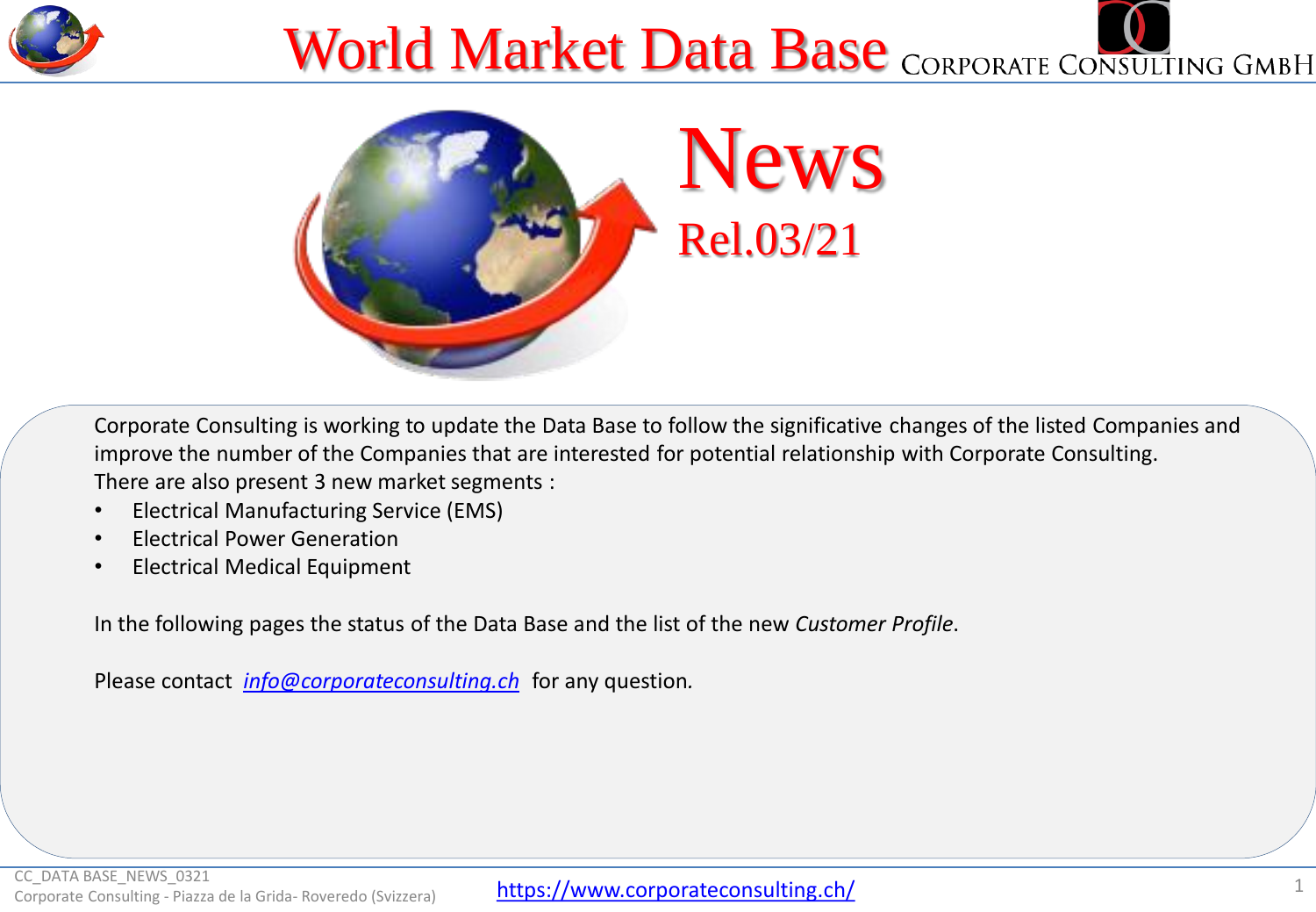



## Companies break down by Region & Country



CC\_DATA BASE\_NEWS\_0321 CC\_DATA DASE\_NEWS\_OS21<br>Corporate Consulting - Piazza de la Grida- Roveredo (Svizzera) **<https://www.corporateconsulting.ch/>**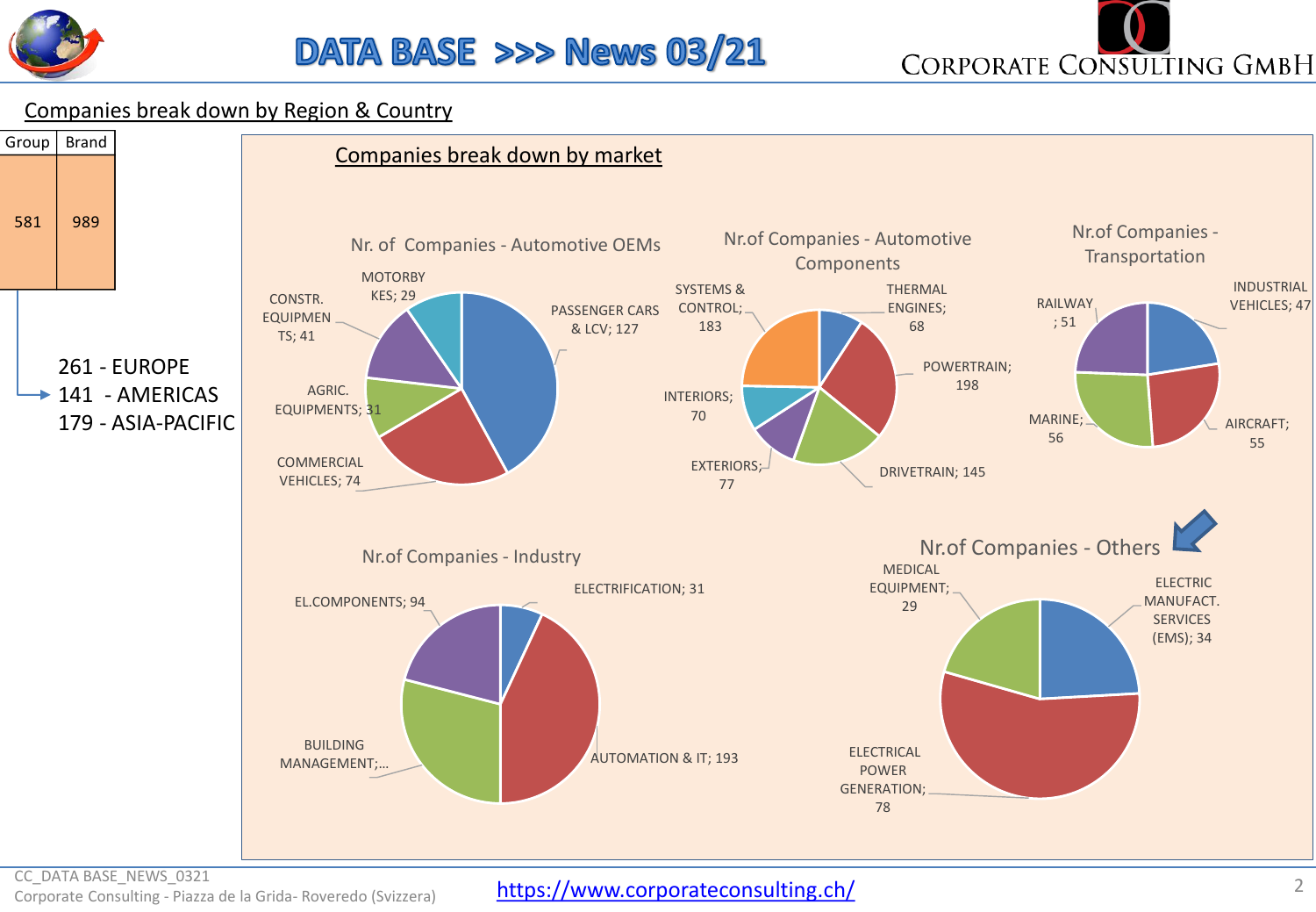

## DATA BASE >>> News 03/21

CORPORATE CONSULTING GMBH

| List of CuP (Customer Profile) & Memo |                                    |                                                |                                                    | Release 03/21 - CuP New entry       |                                       |                   |                                                |                |            |  |  |  |  |
|---------------------------------------|------------------------------------|------------------------------------------------|----------------------------------------------------|-------------------------------------|---------------------------------------|-------------------|------------------------------------------------|----------------|------------|--|--|--|--|
|                                       |                                    |                                                |                                                    | <b>GROUP</b>                        |                                       | <b>COUNTRY</b>    | <b>BRAND</b>                                   | <b>COUNTRY</b> |            |  |  |  |  |
| CuP                                   | Memo                               |                                                |                                                    | <b>BAE SYSTEMS PLC</b>              |                                       | <b>UK</b>         | <b>BAE SYSTEMS</b>                             | <b>UK</b>      |            |  |  |  |  |
|                                       |                                    |                                                | <b>BAUMER ELECTRIC AG</b>                          |                                     |                                       | SUI               | <b>Baumer Electric AG</b>                      | SUI            |            |  |  |  |  |
|                                       |                                    |                                                | AEG POWER SOLUTIONS                                |                                     |                                       | <b>NDL</b>        | <b>AEG Power Solutions</b>                     | <b>NDL</b>     |            |  |  |  |  |
|                                       |                                    |                                                | <b>BECKOFF AUTOMATION GmbH</b>                     |                                     |                                       | <b>GER</b>        | <b>BECKOFF AUTOMATION</b>                      | <b>GER</b>     |            |  |  |  |  |
| 428                                   | 185                                |                                                | <b>BMZ GROUP</b>                                   |                                     |                                       | <b>GER</b>        | <b>BMZ</b>                                     | <b>GER</b>     | <b>New</b> |  |  |  |  |
|                                       |                                    |                                                |                                                    | <b>BODINE ELECTRIC COMPANY</b>      |                                       | <b>USA</b>        | <b>BODINE ELECTRIC</b>                         | <b>USA</b>     |            |  |  |  |  |
|                                       |                                    |                                                |                                                    | <b>CAF Company</b>                  |                                       |                   | <b>CAF</b>                                     | <b>SPA</b>     |            |  |  |  |  |
|                                       |                                    |                                                | <b>CAF Company</b>                                 |                                     |                                       | SPA               | <b>SOLARIS BUS &amp; COACH</b>                 | SPA            |            |  |  |  |  |
|                                       | CuP completition %                 |                                                |                                                    | CARLO GAVAZZI HOLDING AG            |                                       |                   | <b>CARLO GAVAZZI</b>                           | SUI            |            |  |  |  |  |
|                                       |                                    | Purchasing Policy                              | <b>EAO AG</b>                                      |                                     |                                       | SUI               | <b>EAO</b>                                     | SUI            |            |  |  |  |  |
|                                       |                                    | Vision & Strategy                              | HASCO Co.Ltd.                                      |                                     |                                       | <b>CHN</b>        | <b>HASCO Group</b>                             | <b>CHN</b>     | <b>New</b> |  |  |  |  |
|                                       |                                    | Market                                         | <b>HASCO Co.Ltd</b>                                |                                     |                                       | <b>CHN</b>        | HASCO Vision Technology Co., Ltd.              | <b>CHN</b>     | <b>New</b> |  |  |  |  |
|                                       |                                    | Footprint                                      | HASCO Co.Ltd                                       |                                     |                                       | <b>CHN</b>        | Huayu Automotive Body Components               | CHN            | New        |  |  |  |  |
|                                       | <b>Financial Highlights</b>        |                                                | HASCO Co.Ltd                                       |                                     |                                       | <b>CHN</b>        | Shanghai Huizhong Automotive Manufacturing Co. | <b>CHN</b>     | <b>New</b> |  |  |  |  |
|                                       |                                    | Products                                       | HASCO Co.Ltd                                       |                                     |                                       | <b>CHN</b>        | Yanfeng Automotive Trim Systems Co., Ltd.      | <b>CHN</b>     | <b>New</b> |  |  |  |  |
|                                       |                                    | Groun<br>20%<br>40%<br>60%<br>80%<br>100% 120% | HUBTEX MASCHINENBAU GmbH & Co. KG                  |                                     |                                       | <b>GER</b>        | <b>HUBTEX</b>                                  | <b>GER</b>     |            |  |  |  |  |
|                                       |                                    | 0%                                             | HYSTER-YALE MATERIALS HANDLING Inc.                |                                     |                                       | <b>USA</b>        | <b>HYSTER-YALE GROUP</b>                       | <b>USA</b>     |            |  |  |  |  |
|                                       |                                    | CC_Memo_AIRCRAFT                               |                                                    | HYSTER-YALE MATERIALS HANDLING Inc. |                                       | <b>USA</b>        | <b>BOLZONI</b>                                 | <b>ITA</b>     |            |  |  |  |  |
|                                       |                                    | CC Memo AIRSYS                                 | <b>SAFRAN GROUP</b>                                |                                     |                                       | <b>FRA</b>        | <b>SAFRAN Electronics &amp; Defense</b>        | <b>FRA</b>     |            |  |  |  |  |
|                                       |                                    | CC_Memo_AUTOMATION_AME                         | TEXAS INSTRUMENT Inc.                              |                                     |                                       | <b>USA</b>        | <b>TEXAS INSTRUMENT</b>                        | <b>USA</b>     | <b>New</b> |  |  |  |  |
|                                       |                                    | CC_Memo_AUTOMATION_ASIA                        | THALES S.A.                                        |                                     |                                       | <b>FRA</b>        | <b>THALES AVIONICS</b>                         | <b>FRA</b>     |            |  |  |  |  |
|                                       |                                    | CC_Memo_AUTOMATION_EU1                         | WABTEC Co. Westinghouse Air Brake Technologies Co. |                                     |                                       | <b>USA</b>        | <b>WABTEC</b>                                  | <b>USA</b>     | <b>New</b> |  |  |  |  |
|                                       |                                    | CC_Memo_AUTOMATION_EU2                         | WABTEC Co. Westinghouse Air Brake Technologies Co. |                                     |                                       | <b>USA</b>        | <b>FAIVELEY TRANSPORT CZECH</b>                | CZ             | <b>New</b> |  |  |  |  |
|                                       | CC Memo AUTOMATION EU3             |                                                |                                                    | <b>WANXIANG GROUP</b>               |                                       |                   | A123 SYSTEMS                                   | <b>CHN</b>     | <b>New</b> |  |  |  |  |
|                                       |                                    | CC_Memo_BUILDING HVAC                          | <b>WANXIANG GROUP</b>                              |                                     |                                       | <b>CHN</b>        | KARMA AUTOMOTIVE                               | <b>USA</b>     | <b>New</b> |  |  |  |  |
|                                       |                                    | CC Memo EL COMP                                | <b>WANXIANG GROUP</b>                              |                                     |                                       | <b>CHN</b>        | <b>WANXIANG QIAOCHAO</b>                       | <b>CHN</b>     | <b>New</b> |  |  |  |  |
|                                       |                                    | CC_Memo_EMS_ASIA                               |                                                    |                                     |                                       |                   |                                                |                |            |  |  |  |  |
|                                       | CC_Memo_EMS_EU<br>CC_Memo_FORKLIFT |                                                |                                                    | > CuP Customer Profile              |                                       |                   | <b>Group Organization</b>                      |                |            |  |  |  |  |
|                                       |                                    |                                                |                                                    |                                     |                                       |                   | <b>Brands &amp; Products</b>                   |                |            |  |  |  |  |
|                                       |                                    |                                                |                                                    |                                     |                                       |                   | <b>Financial Highlights</b>                    |                |            |  |  |  |  |
|                                       | CC Memo MARSYS                     |                                                |                                                    | Detailed information of the Company |                                       |                   | Footprint & Locations                          |                |            |  |  |  |  |
|                                       | CC_Memo_MED                        |                                                |                                                    | $\triangleright$ Memo<br>$\bullet$  |                                       |                   | Markets                                        |                |            |  |  |  |  |
|                                       |                                    | CC_Memo_RAIL                                   | Short description of the Company                   |                                     |                                       | Vision & Strategy |                                                |                |            |  |  |  |  |
|                                       |                                    | CC Memo TOWER CRANES                           |                                                    |                                     | <b>Purchasing Policy</b><br>$\bullet$ |                   |                                                |                |            |  |  |  |  |

CC\_DATA BASE\_NEWS\_0321

CC\_DATA DASE\_NEWS\_OS21<br>Corporate Consulting - Piazza de la Grida- Roveredo (Svizzera) **<https://www.corporateconsulting.ch/>** 3